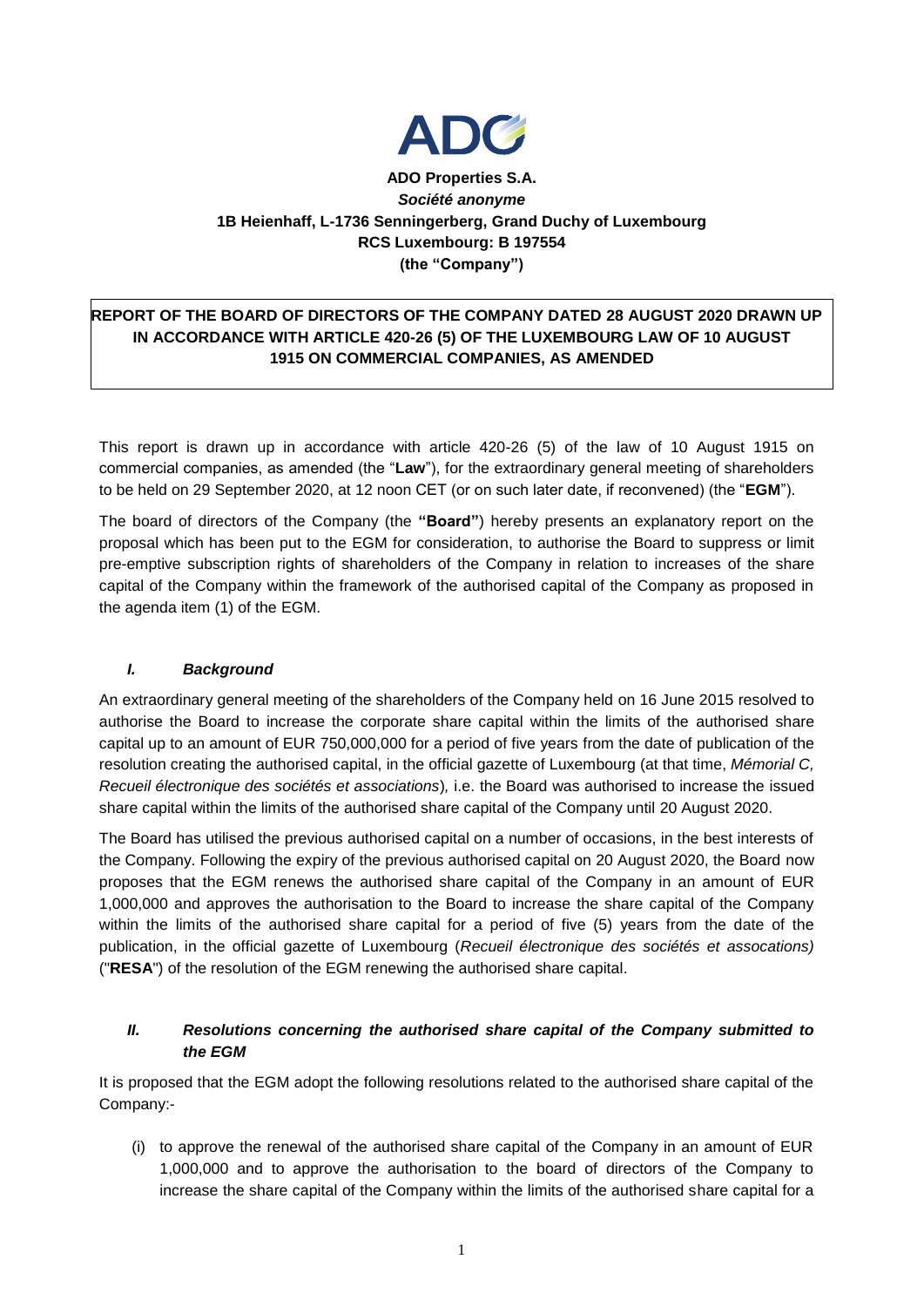period of five (5) years from the date of the publication in RESA, of the resolution of the extraordinary general meeting renewing the authorised share capital;

- (ii) to approve the report of the board of directors of the Company pursuant to the article 420-26 of the Luxembourg law of 10 August 1915 on commercial companies, as amended, relating to the possibility of the board of directors of the Company to suppress or limit pre-emptive rights of the shareholders in relation to the increase of the share capital of the Company within the framework of the authorised capital of the Company;
- (iii) to grant to the board of directors of the Company all powers to carry out capital increases within the framework of the authorised share capital of the Company and suppress or limit preemptive rights of the shareholders of the Company on the issue of new shares;
- (iv) to amend the article 5 of the articles of association of the Company to read as follows:-

*"The issued capital of the Company is set at one hundred twenty-nine thousand nine hundred thirty-four Euro and fifty-five Cent (EUR 129,934.55) represented by one hundred four million seven hundred eighty-five thousand nine hundred thirty (104,785,930) dematerialised shares without a nominal value, all of said shares being fully paid up.*

*The authorised capital of the Company is set at one million Euros (EUR 1,000,000) without nominal value. The authorisation to issue shares thereunder is valid for a period ending five (5) years from the date of the publication in the official gazette of Luxembourg (Recueil électronique des sociétés et assocations) ("RESA") of the resolution of the General Meeting creating/renewing/increasing the authorised capital.*

*The Board of Directors or delegate(s) duly appointed by the Board of Directors, may from time to time issue such shares, grant options to subscribe for shares and to issue any other instruments convertible into shares within the limits of the authorised share capital at such times and on such terms and conditions, including the issue price, as the Board of Directors or its delegate(s) may in its or their discretion resolve and the Board of Directors is further authorised to arrange for a requisite change of these articles to reflect such increase. The Board of Directors is authorised to suppress, limit or waive any pre-emptive subscription rights of shareholders to the extent it deems advisable for any issues of shares within the authorised capital.*

*The Board of Directors is authorised to attribute existing shares or issue new shares, to the following persons free of charge:*

- · *employees or a certain category of employees of the Company;*
- employees of companies in which the Company holds directly or indirectly at *least 10 per cent of capital or voting rights; and*
- corporate officers of the Company or of any of the companies mentioned above *or certain categories of such corporate officers.*

*The Board of Directors is authorised to determine the conditions and modalities of any attribution or issue of shares free of charge (including any required minimum holding period).*

*In addition, the issued and/or authorised capital of the Company may be increased or reduced one or several times by a resolution of the General Meeting adopted in compliance with the quorum and majority rules set by these Articles, as the case may be, by law for any amendment of these Articles.*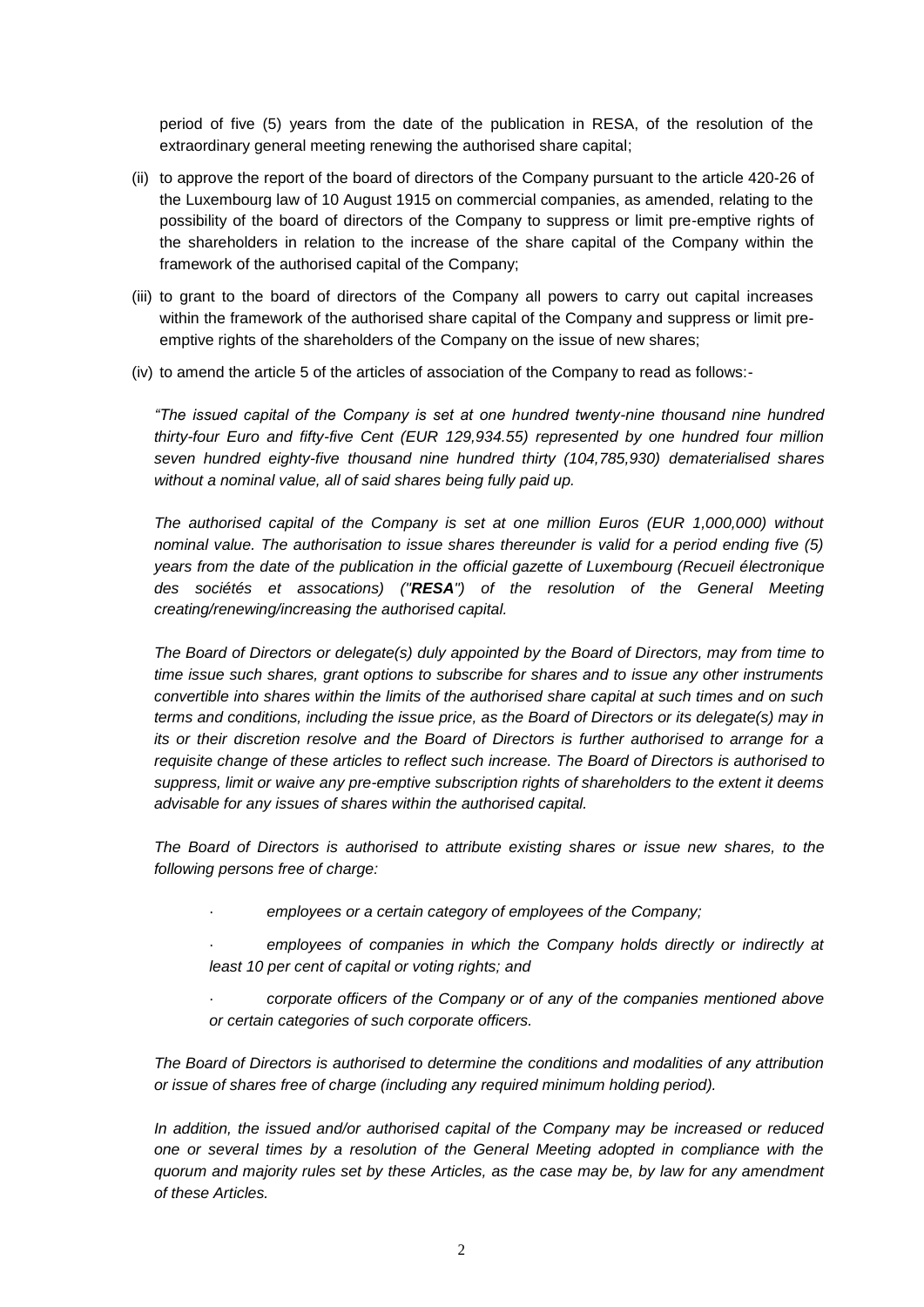*Subject to the provisions of law and these Articles, each shareholder shall have a preferential right of subscription (droit préférentiel de souscription) ("Pre-emptive Right") in the event of the issue of new shares in return for contributions in cash. Such Pre-emptive Right shall be proportional to the fraction of the capital represented by the shares held by each shareholder.*

*The Pre-emptive Right may be limited or cancelled by a resolution of the General Meeting in accordance with the legal requirements for amendments to the Articles.*

*The Company may proceed to the repurchase of its own shares within the limits laid down by law.*

*All shares bear equal rights.*

*The Company may, without limitation, accept capital contributions from existing shareholders without issuing any shares or other securities in consideration for the contribution and may credit the contributions to one or more capital contribution accounts. Decisions as to the use of such accounts are to be taken by the Board of Directors subject to compliance with these Articles and applicable law. For the avoidance of doubt, any such decision does not need to allocate to the contributor any amount contributed to such accounts."*

### *III. Justification for the potential suppression or limitation of pre-emptive rights within the framework of an authorisation granted to the Board for a period of five years and the authorisation to the Board to set the issue price in that context*

The Board would like to draw attention to the importance of the Company being able to act quickly and have flexibility in increasing the share capital of the Company, according to the needs of the Company, and therefore, proposes to the EGM to authorise the Board to limit or suppress the pre-emptive rights of the shareholders in the event of potential future capital increases and to set the issue price in case of the issue of new shares. In particular, the authorised share capital with the facility for the Board to suppress/limit pre-emptive rights and to set the issue price of new shares, offers the Company the following advantages:-

- (i) the flexibility required to be active in the capital markets, raise funds and, thus, to carry out significant real estate transactions on short notice;
- (ii) the possibility to raise the necessary funds to meet the Company's financing and refinancing needs without delay, to strengthen its liquidity, its debt to equity ratios, and to optimize equity as a source of funding so as to reduce the overall cost of external funding;
- (iii) the possibility to take advantage of opportunities in potential merger & acquisition transactions including take-over bids, share exchange offers and/or squeeze-out techniques, by enabling the Company to acquire shares and other assets on the best possible terms at short notice;
- (iv) the possibility to convert bonds and other convertible securities, if any, into shares issued by the Company;
- (v) the possibility to deliver shares in the context of share incentive plans set up by the Company;
- (vi) the protracted procedure to convene an extraordinary general meeting and to offer shares on a pre-emptive basis to shareholders over a minimum fourteen day period (as required by law) can be circumvented, if in the best interests of the Company, noting that such a protracted procedure may be incompatible with the Company's needs and lead to missed opportunities for potential new transactions which require funding within an expedited timeframe;